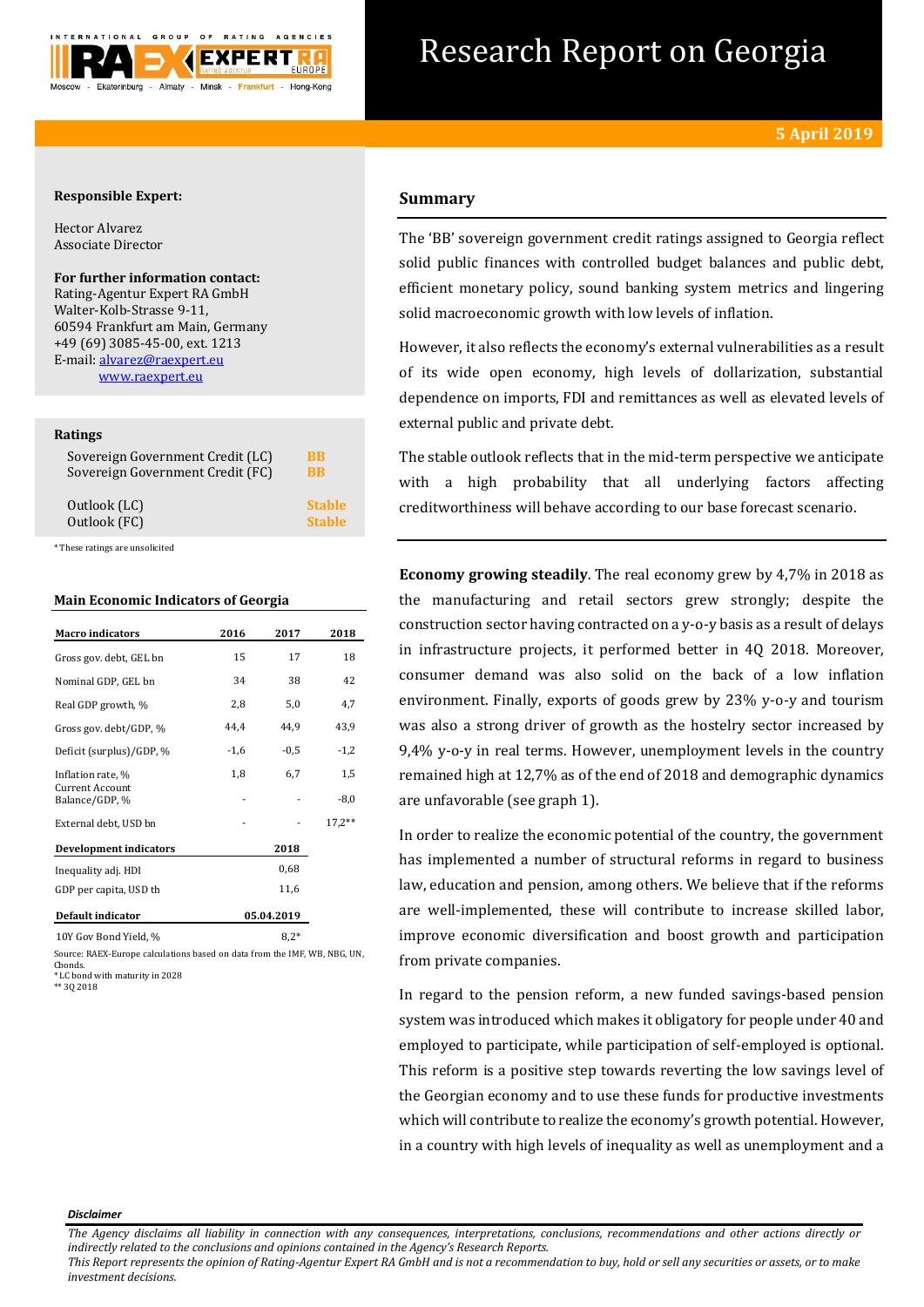## **Graph 1:** Macroeconomic indicators, %



Source: RAEX-Europe calculations based on data from the IMF, Geostat and NBG











Source: RAEX-Europe calculations based on data from the NBG

still undeveloped capital markets, the amount of actual savings the reform will bring is questionable.

Going forward, we anticipate growth to remain stable, however with downside risks as the economy's exposure to external factors is substantial, which, combined with potential lower external demand and slowdown in partner countries, could stall economic growth.

**Fiscal stance is solid**. The country's fiscal deficit stood at 1,2% of GDP; despite this, the augmented balance calculated by the IMF, which includes budget lending, stood slightly wider at around 2,8% of GDP (see graph 2). The balanced result was mostly propelled by a 7,8% nominal increase in tax income while the current expenses grew marginally and social expenditures increased by 5,3% nominally.

The quality of the fiscal policy is favorable. Both fiscal balance metrics (official and augmented) have remained consistently within the 3% threshold. Additionally, government debt has remained stable and below 60% of GDP. Both metrics, debt and fiscal balance, have complied with the fiscal rule, which will be revamped in order to expand transparency of the government debt. The rule will also contain under the debt ceiling potential contingent liabilities, which are substantial.

Current fiscal objectives have a strong aim on carrying out structural reforms as well as to create a credit guarantee fund to finance SMEs. While both plans will most certainly spur economic growth, the government shall continue to look, at the same time, to achieve fiscal consolidation and debt sustainability.

We anticipate fiscal discipline to continue as the government follows the consolidation path. We also expect the government to use its current fiscal space to continue the ambitious reform schedule and to increase social spending.

**Sound monetary policy**. We consider the policy of the National Bank of Georgia (NBG) to be prudent with a strong commitment to price stability. Additionally, the NBG has in place a floating exchange rate and a solid reserve build-up plan, two important tools to absorb potential external shocks (see graph 3). Given international reserve buffers being insufficient, the NBG has implemented a strategy to build up reserves based on put options. These instruments are useful to avoid negative signaling effects when central banks use open market operations. Instead, they gather currency when the exchange rate is weak. In addition, and despite high dollarization levels, the transmission mechanism of the monetary policy has been effective as move in the reference rate has

## *Disclaimer*

*The Agency disclaims all liability in connection with any consequences, interpretations, conclusions, recommendations and other actions directly or indirectly related to the conclusions and opinions contained in the Agency's Research Reports.*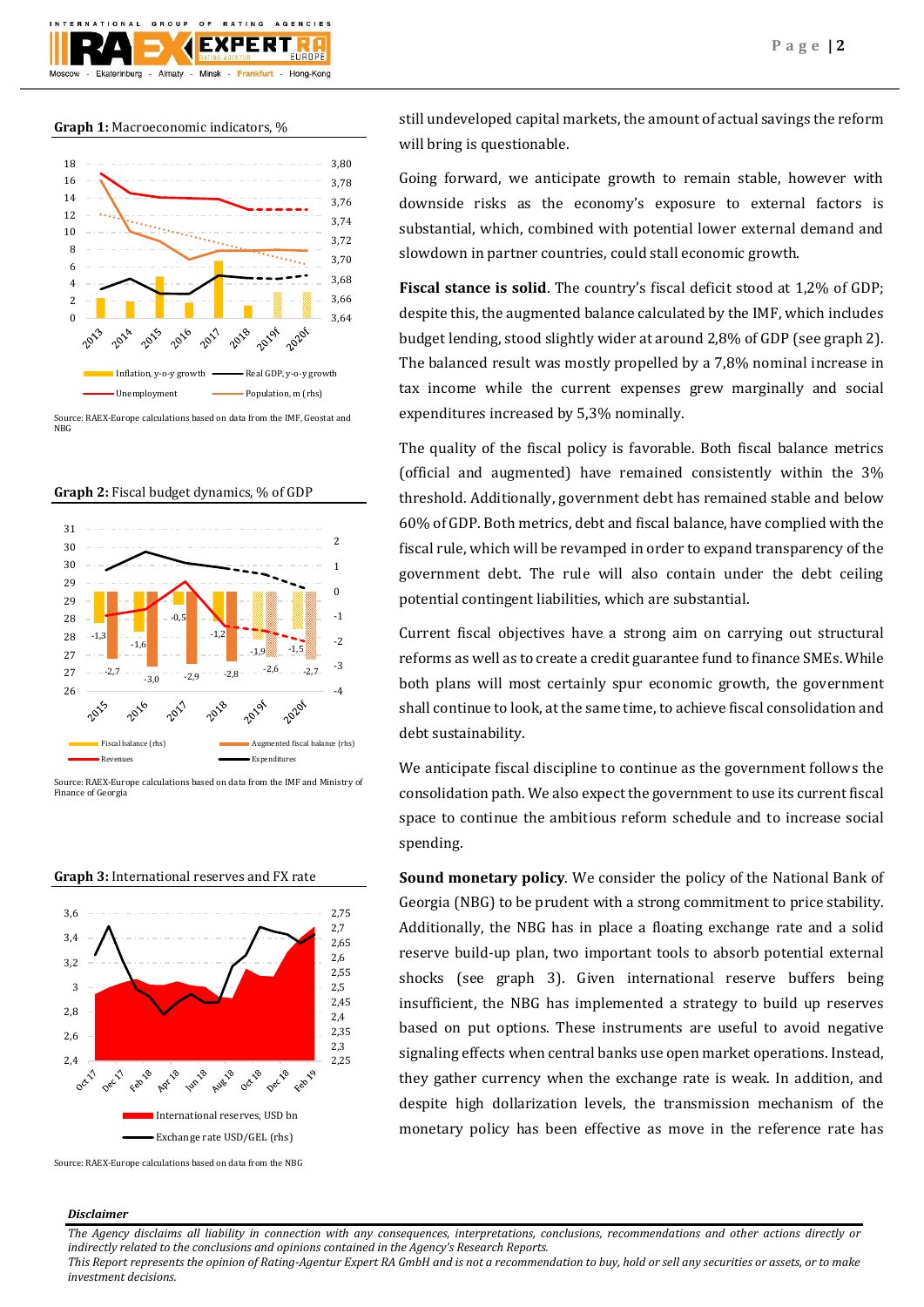

**Graph 4:** Government debt dynamics, %



Source: RAEX-Europe calculations based on data from the IMF and Ministry of Finance of Georgia

| <b>Graph 5:</b> External sector indicators, % of GDP |  |  |
|------------------------------------------------------|--|--|



Source: RAEX-Europe calculations based on data from the IMF and NBG

translated favorably to the local currency interest rates. Thus, monetary policy management is assessed as acceptable.

Inflationary pressures have continued to ease as the inflation rate stood at 1,5% y-o-y remaining below the NBG's 3% target, which caused the NBG to cut the reference rate by 0,25p.p. back in January 2019 and by another 0,25p.p. in March 2019 down to 6,5%. Moreover, in order to avoid possible future financial stability risks, the NBG also increased the minimum reserve requirements for FX-denominated funds by 5p.p.

Going forward, we expect the policy to loosen further and inflation levels to stay balanced as price volatility has persisted in previous years.

**Government debt set to remain consistent**. Gross government debt has remained fairly constant and at moderate levels. As of the end of 2018, it stood at 43,9% of GDP and 157,8% of budget revenues (see graph 4). In terms of structure, government debt presents mixed results. Maturitywise, the structure is appropriate as short-term obligations were as low as 8% of total government debt and 3,6% of GDP as of 3Q 2018 and is covered by international reserves by 5x. Nevertheless, external FXdenominated debt was 81,7% of total debt as of the end of 2018; despite this, only 9,5% is from a Eurobond issue while the rest of the counterparties are sovereigns and international institutions which have provided funds mostly in concessional terms. Going forward, we expect government debt metrics to remain stable as the government has solid plans to consolidate public finances.

Nevertheless, the risk of materialization of contingent liabilities in Georgia is latent. These types of liabilities are mainly related to debt from inefficient and unprofitable SOEs, existing power purchasing agreements (PPAs) with hydropower companies which have attached government guarantees as well as public-private partnerships (PPPs). Continent liabilities from SOEs are estimated at around 20% of GDP. However, the new fiscal rule is planned to include contingent liabilities under the debt ceiling and to provide transparency in this regard. This should provide clearer signals for the market and show real debt levels of the government.

**External factors are the key risk for Georgia**. The external exposure of the Georgian economy is considered the main threat to the stability of the economy and public finances. The country depends highly on external developments as its financial system is highly dollarized, it has high FXdenominated debt and relies heavily on imports, FDI inflows and remittances. However, it has recently remained resilient to external shocks, including spill-over effects from Turkey.

The current account deficit narrowed down to 8% of GDP but remains quite wide as imports were 69% of GDP in 2018; nonetheless, remittances

### *Disclaimer*

*The Agency disclaims all liability in connection with any consequences, interpretations, conclusions, recommendations and other actions directly or indirectly related to the conclusions and opinions contained in the Agency's Research Reports.*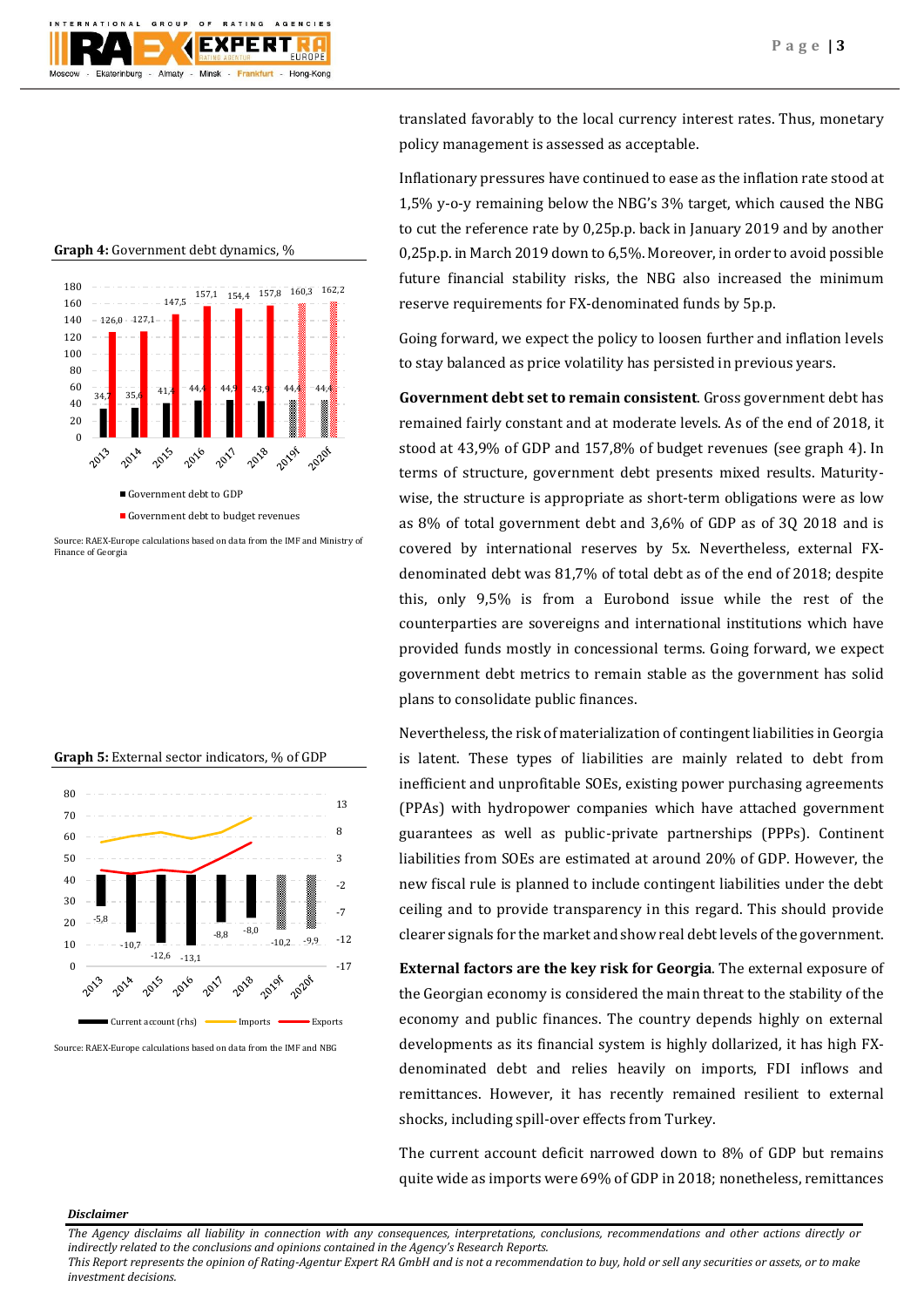

**Graph 6:** Financial soundness indicators, %



Source: RAEX-Europe calculations based on data from the NBG and WB

**Graph 7:** Financial dollarization, % of total



**Graph 8:** Credit to the economy dynamics, % of GDP



Source: RAEX-Europe calculations based on data from the NBG

inflows favored a decline in the deficit (see graph 5). The current account is also mainly financed by FDI, which, generally, has been strong and consistent, but declined by around 5p.p. in 2018 down to about 7% of GDP mainly due to lower flows from Azerbaijan. Despite this, exports grew robustly in 2018 as they increased by 23% by year-end backed by strong demand from trade partners.

We expect external metrics to remain stable in the mid-term perspective in the back of balanced external demand and domestic import consumption. However, high external debt and wide deficits will continue to pose a risk for the economy and the government's fiscal sustainability.

**Banking system is solid**. The top-3 banks in Georgia account for around 77% of all banking system assets, negatively affecting competitiveness, and 90% of the sector is foreign-owned. Nevertheless, the system is quite sound as the NPLs to total loans ratio posted a figure of 2,7% while capital adequacy ratio was 18,4% in 2018. Furthermore, liquidity has been consistent and favorable while profitability was stable and solid with ROA at 3% and ROE as high as 23% in 2018 (see graph 6).

Financial dollarization in the country is quite high; FX-denominated loans and deposits were equivalent to 56% and 62,9% of total portfolio as of February 2019 (see graph 7). Despite the high level of dollarized consumer loans, prudential regulation introduced by the NBG, alongside an increased stability in the exchange rate, is expected to quantify and contain potential rise in NPLs against the income-payment currency mismatch<sup>1</sup>. Nevertheless, the share of household mortgage loans denominated in FX (17% of the total loan portfolio), could augment the level of NPLs as there is the aforementioned mismatch between household currency income (GEL) and the loan repayment currency (USD) could be difficult to overcome in case there is a strong currency depreciation.

The level of credit to the economy is adequate. Bank assets to GDP stood at 95,5% and domestic credit to GDP at about 70,6% in 2018. Moreover, both figures have been consistently increasing. Nevertheless, growth in credit, especially household credit, has been hiking faster than expected (see graph 8). Thus, measures have been put in place in order to curve excessive credit growth; for instance, the maximum effective interest rate was cut from 100% to 50% in order to avoid predatory lending and banks are now more restricted to issue loans to counterparties who cannot show adequate solvency. Even though the measures will curve too-high growth, these could stall economic output.

<sup>1</sup> The *risk-based capital buffer* introduced back in 2017 was established to reduce risk in these types of transactions as banks have to calculate risk based on Loan-to-Value and Payment-to-Income Ratios. Most importantly, these requirements are higher for FXdenominated loans.

## *Disclaimer*

**.** 

*The Agency disclaims all liability in connection with any consequences, interpretations, conclusions, recommendations and other actions directly or indirectly related to the conclusions and opinions contained in the Agency's Research Reports.*